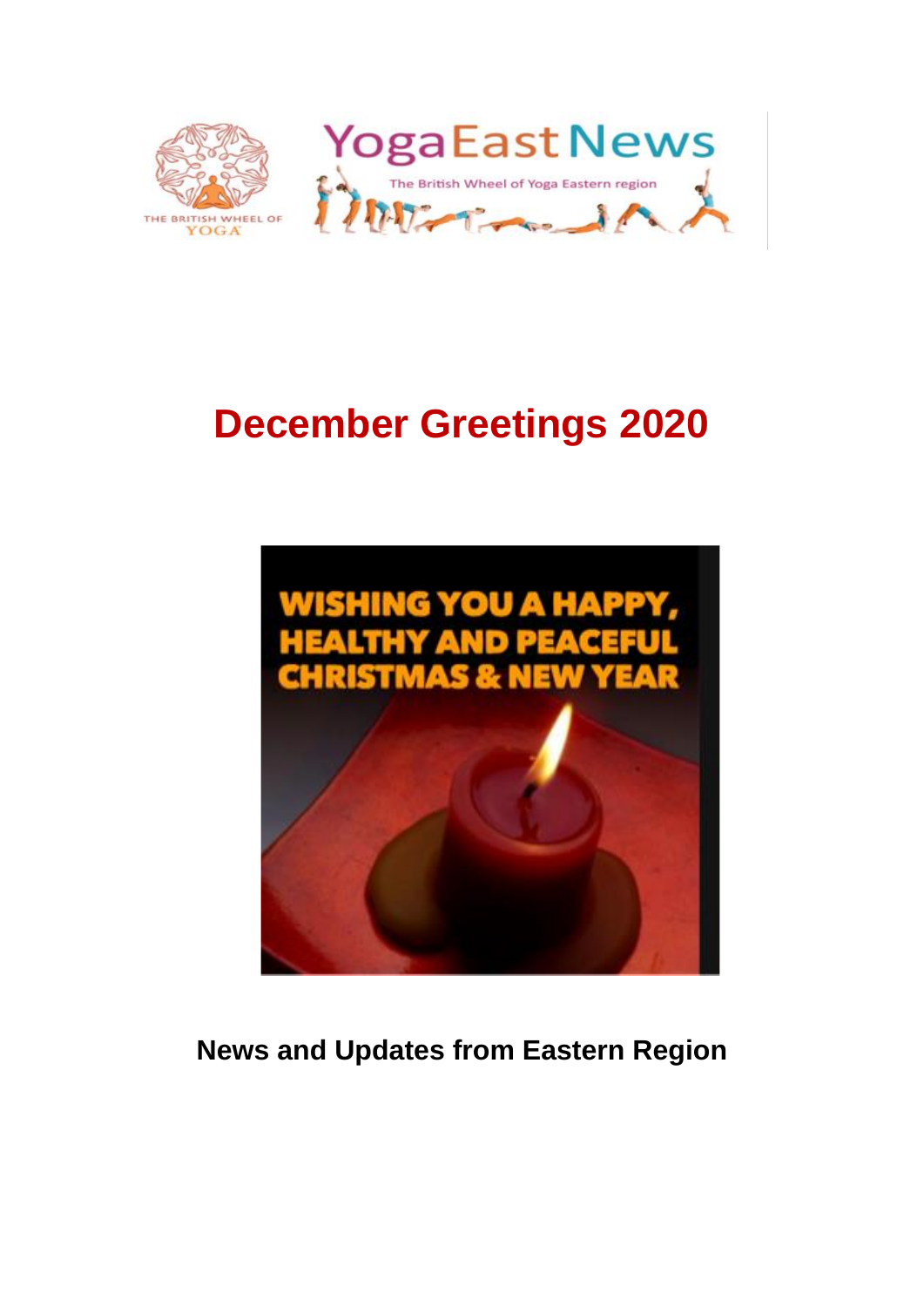Dear BWY Eastern Region Members,

We would like to take this opportunity to wish you a merry Christmas and happy New Year.

We all know this is not the 'Christmas' we planned, hoped or thought we would have but we have the ability to be grateful for so much. This past year has tested us and many of us have suffered loss but we have all managed to cope with what COVID\_19 has thrown at us. The prospect of a vaccine gives us hope that our lives will return to a place free from this threat and we can enter 2021 with optimism.

Our Winter Day of Yoga proved to be a wonderful day of learning, practice and nourishment. This was Sophie's first event as festival Organiser and her ability to coordinate the Eastern Region committee and put together this day was a fantastic feat and all of us who attended extend heartfelt thanks to her. Angela Davey (rep. for Bedfordshire has reviewed the Day and her article is



included below) Our next county wide event will be the International Day of Yoga in June next year and this promises to be just as wonderful. We will keep you posted as tutors are confirmed. We also have included a list of our events and first aid days for 2021 in this newsletter.

On another note; The BWY is being rebranded. This is great news and please look out for this as it is gradually filtered through. Our logo will be replaced with a new image that represents the BWY as at the' heart of yoga'. The new image has been chosen to represent balance, harmony and elegance and is clean and uncluttered. Information was given out on facebook live  $8<sup>th</sup>$  December and this video can be found on Eastern Region fb page or the main BWY page. The idea of the BWY building from the past (not forgetting our foundations) but looking to the future is inspiring and something that is relevant to all of us and the way we can enter the new year.

Wishing you health and peace and a happy New Year!

## **In our newsletter this month you will find:**

- Welcoming New members
- Congratulations to module completers.
- Winter Day of Yoga Review
- BWY rebranding
- Election process for Regions
- Events, courses and First Aid days in 2021
- Our contact details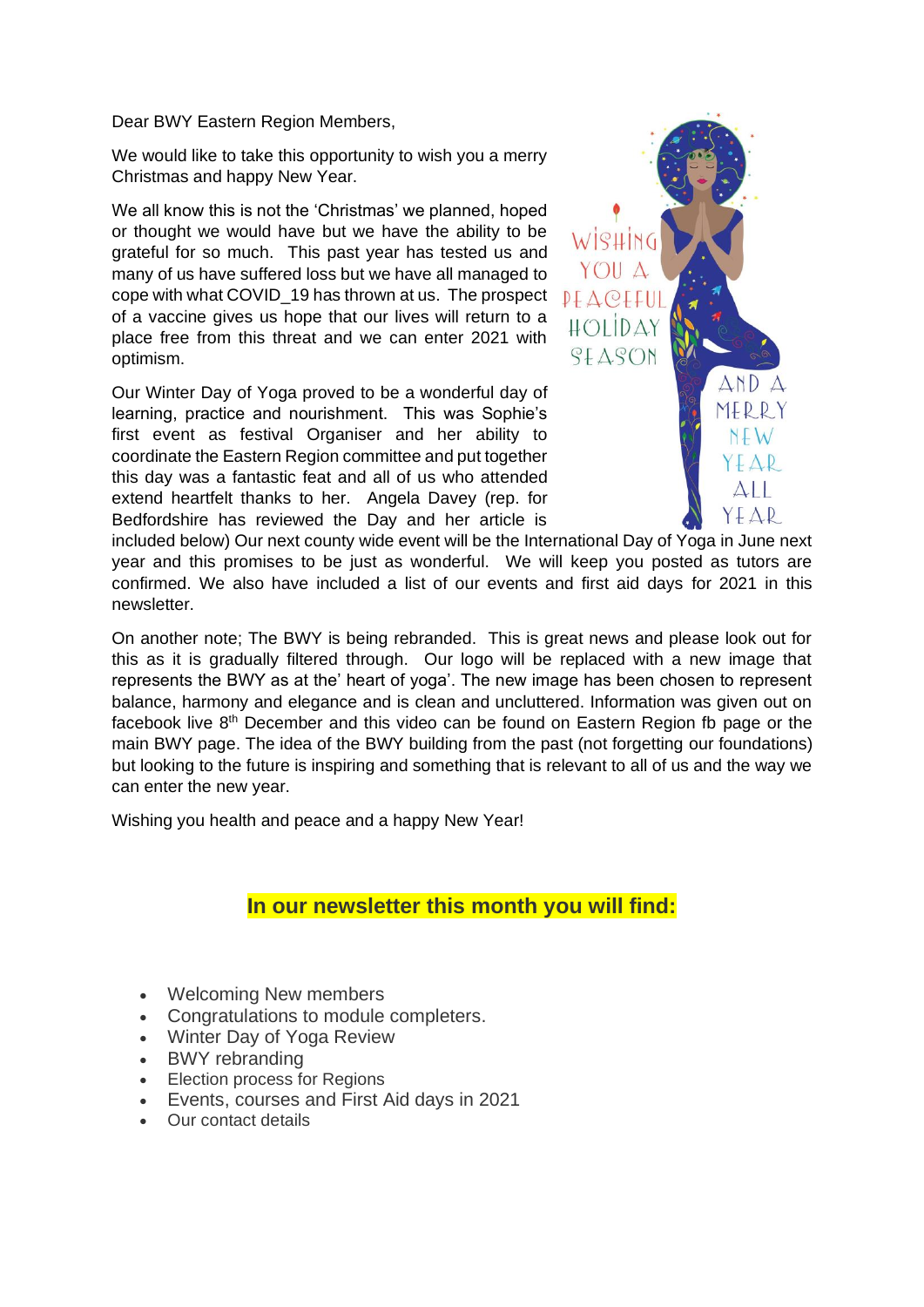## **Welcome to our new members**

We would like to take the opportunity to welcome all new members. We are always glad to know that we have something to offer everyone whether you are a teacher or an interested yogi. We are putting together a welcome pack that will be with you shortly. This explains our booking system and website access and if you have any questions please do not



hesitate to contact your area representative. Our contact details are on the Eastern region website and included at the end of this newsletter.

## **Congratulations to Eastern Region Module completers**

 It is always great news to find out we have more teachers that can continue to spread the benefits of yoga. Please join us in congratulating our module completers for November. They have worked hard for this!

 Details of classes can be found on the British wheel of yoga website: **<https://www.bwy.org.uk/find-a-yoga-class/>**

Michelle Mellor Chair Yoga Sevda Mubarek Yoga Therapy Izabela Angelova AT Eugenie Kamasa AT Sophie Lightfoot AT



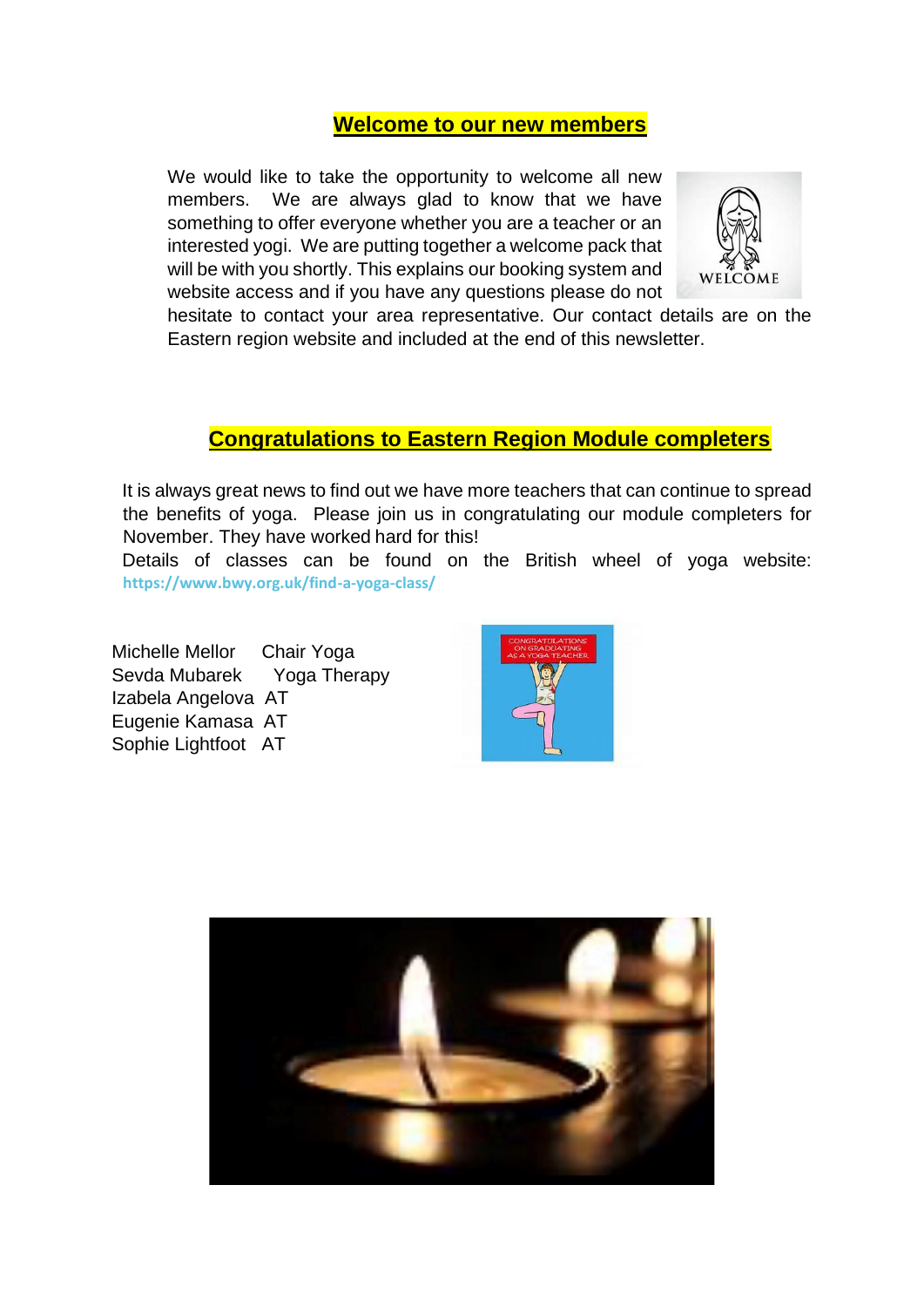# **Eastern Region Winter Day of Yoga.**



**5 th December saw Eastern Region's Festival organiser, Sophie Lightfoot bring together 4 tutors to give us a nourishing and wonderful day of yoga. Our committee came together to ensure this day was delivered professionally and with care. Our Bedfordshire county representative, Angela Davey reviews the day below.**

We started this day with an Ashtanga inspired practice from Emma Connelly-Barklam. Emma led a gently opening practice, which gradually built strength and flexibility. Having had experiences of Ashtanga in the past that had involved fast paced movement leaving me shaky, unstable

and rapidly losing confidence in my physical ability I was so appreciative of Emma's sensitive approach. It was a thoroughly enjoyable session. Her attention to language, links to yogic philosophy and suggestions for modifications left me wanting more. A great start to the day, restoring my interest in Ashtanga inspired practices and leaving me refreshed and confident.

With the theme "Finding the Self within" Alistair Shearer led us through what could have been a complex and difficult topic. Alistair began with the suggested premise that the enquiry involved searching for something that had been lost. With references to ancient yogic texts, unravelling of Sanskrit aphorisms and a gently paced demystification of the abstract he arrived at a different and highly practical outcome. I was engaged at every point, promising myself some more thinking time later to absorb and digest such a practical and common sensical unravelling. Well worth the listening time, and now in search of Alistair's many books!

The third session of the day was led by Paul Fox. This was a gentle session on mindful movement and pranayama for self-nourishment. Paul took much of this lesson from his current teachings for NHS patients, so it was suitable for those who wanted to practice from a chair. It was a subtle reminder that yoga has a power and potency to transform whether it be strong and energetic or gentle and slowpaced. A beautiful calming session for a Winter's afternoon.

Our Winter Day of Yoga ended on a restful and restorative note with Judy Hirsh Sampath. Judy gracefully took us through a number of restorative practices including many makeshift or otherwise yoga props. A much-needed position lying on our stomachs face down at the start took us away from the many visual images encountered and stored from our time on Zoom through the day. Surprisingly comforting! Judy continued with Yoga Nidra, with an inspired use of language to evoke the best visual imagery I had experienced in a while. It left me feeling absolutely refreshed and relaxed in mind, body and soul. I could have listened to her voice and words all night. A brilliant jewel of a class to end a completely inspiring, restorative and informative day of yoga.

We plan another day of yoga next year to celebrate the International day of Yoga and will keep you updated as the timetable is confirmed. We hope you can join us!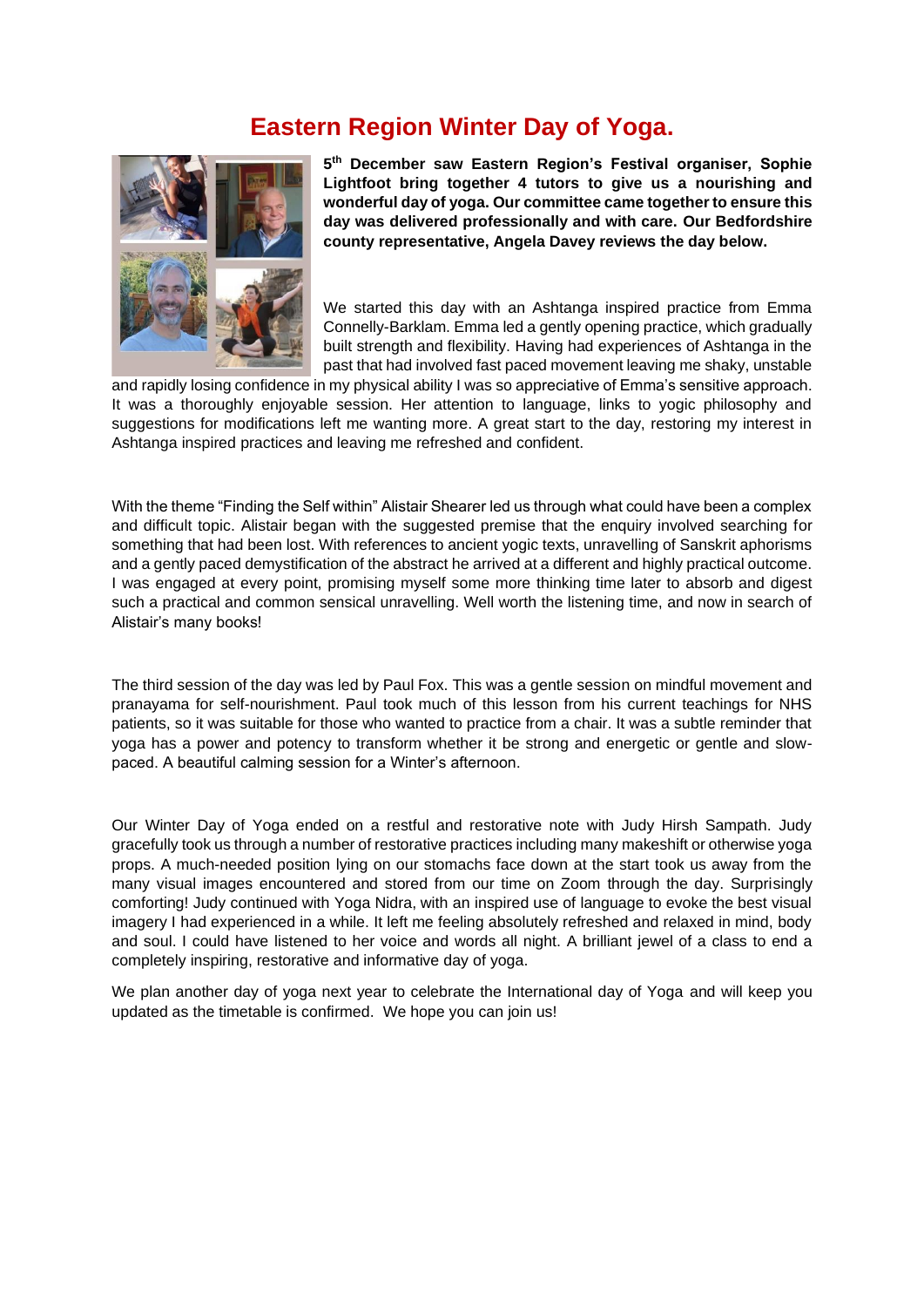## **The BWY is taking on a fresh image.**



On a facebook live (8th December 2020) session with Sue Ashurst from Holy Cow marketing consultants, Gillian Osborne explained how the core values of our organisation are being kept, learnt from and built upon. This new image is not about forgetting the past but looking to the future. The world is changing, evolving and adapting and the BWY is embracing this.

Keep a look out for the new logo and image. Our strap line is 'At The Heart Of Yoga' and the lines intersect at the centre to represent The BWY being the beating heart and centre of Yoga. The clean, uncluttered lines illustrate that we are without boundaries and represent balance and harmony. Embrace change and adapt; it is what yoga teaches us!



### **Election Process for Regions is Changing**

**We have a new way of electing committee members being introduced. This is detailed below and comes from Michelle Misgala (Regional Officer Committee Rep to the NEC) Yoga East (sent out in February 2021) will give you details of the Easter region Committee as it stands now. Please contact us if you have any questions**.

# Election Process Begins

#### **Nominations open 16th February 2021**

This is when you will receive the nomination packs via email or post, dependant on your cited preference; that will enable you to nominate yourself for a role. All positions within your region will be available for nomination, whether they are currently held or not. There are important governance safeguards in having a professionally handled election rather than the previous "in house" arrangements. Therefore, although you are invited, indeed welcomed, to apply for any positions currently held, the formal process must be gone through this year, regardless of whether you already hold the post. As volunteers, the BWY is looking to both safeguard and protect voluntary roles and to ensure that we comply with our duty of care to volunteers. Moving to professional handling of regional elections is a positive step for all of the BWY family, not just for Regions.

Anyone in the Region who is interested and who is eligible to put themselves forward for any of the roles available is a potential candidate. The organisation may ask that candidates submit certain information as part of their nomination submission (Photo, membership details, personal statement, bio,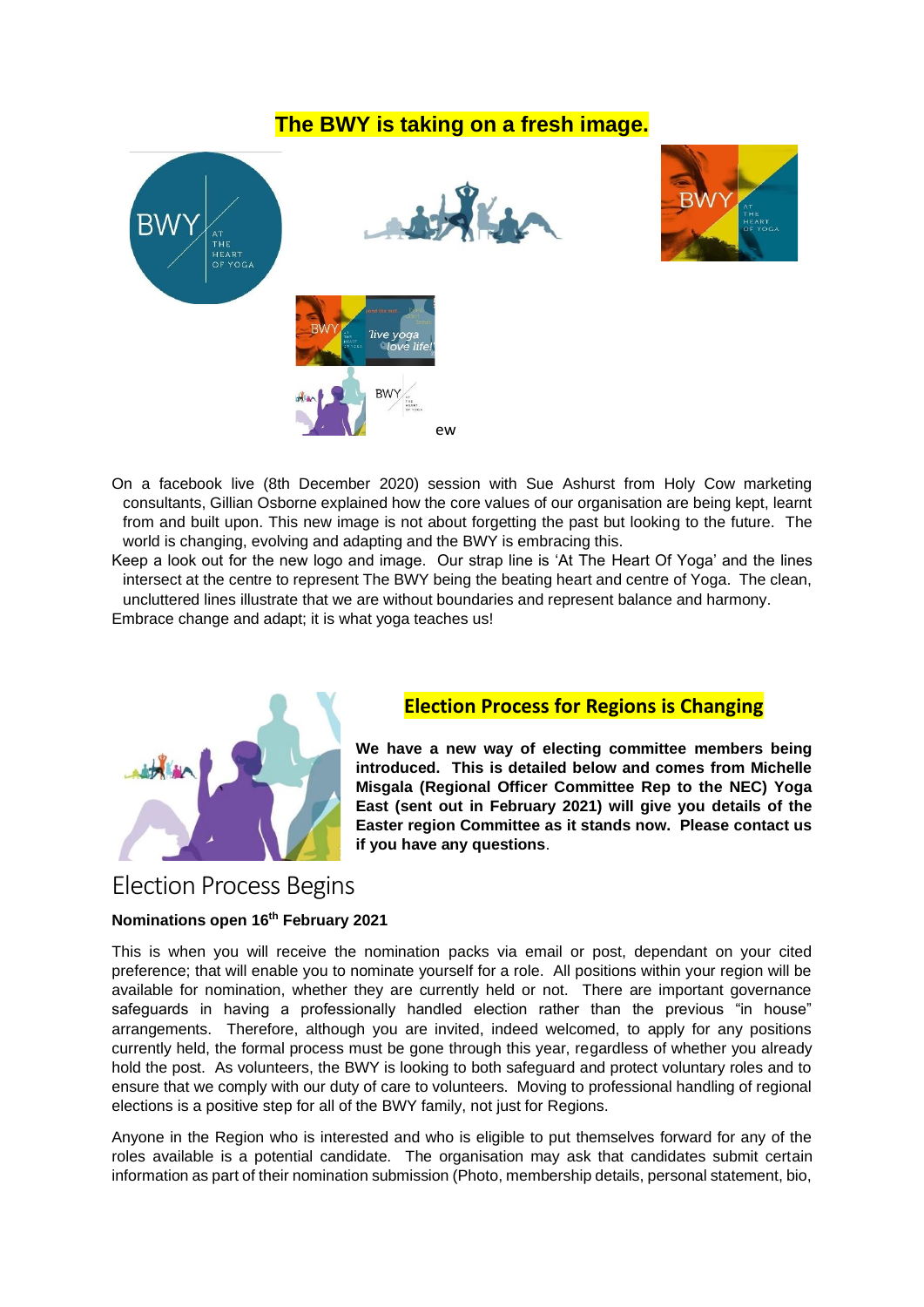or other), this information is used to check the members eligibility for the role and also to gather information to be used in any election process. BWY will ask that in addition to you nominating yourself, you have two other members in your Region to propose and second you.

All nomination packs will have full details on how to go through this procedure and full and complete role descriptions. The documentation is very well explained by UK Engage and BWY is involved in the wording of the forms and instructions, so the steps in the process are very clear and straightforward.

#### **Nominations close 1st March 2021**

This is the date when the nominations close and so anyone nominating must do so before this date, there will be no further nominations accepted after  $9<sup>th</sup>$  March 2021.

At the close of the nomination period the validation checks against the potential candidate's eligibility are undertaken as well as a moderation process on any written statements submitted.

#### **Ballot Papers Despatched 22nd March 2021**

This is when all members in a Region will receive the ballot papers and are invited to vote and elect the candidates nominated. If there are more potential candidates for a role than the number of roles available, then you as an individual member will need to select the candidate you feel is best suited for the role, based on the information you know, or the information that is provided in the candidate's supporting statement, bio etc. If there is for example only one potential candidate submitting their nomination for a role, then they will be appointed that role by default (providing they meet the qualifying criteria) and no election contest is required.

#### **Ballot poll and Election closes 20th April 2021**

Votes cast outside of the voting time period will not be included in the count. We will send email communications or paper communications according to your contact preferences. It is worth noting that if postal ballots are used, they must arrive with the Returning Officer (RO) before  $20<sup>th</sup>$  April 2021.

After the voting period closes checks are undertaken on all votes cast and the count process gets underway with the declaration of results shortly after.

#### **Results of Regional and NEC election results will be announced at Sangha AGM on 24th April 2021.**

**New post holders officially take up their posts from this date.**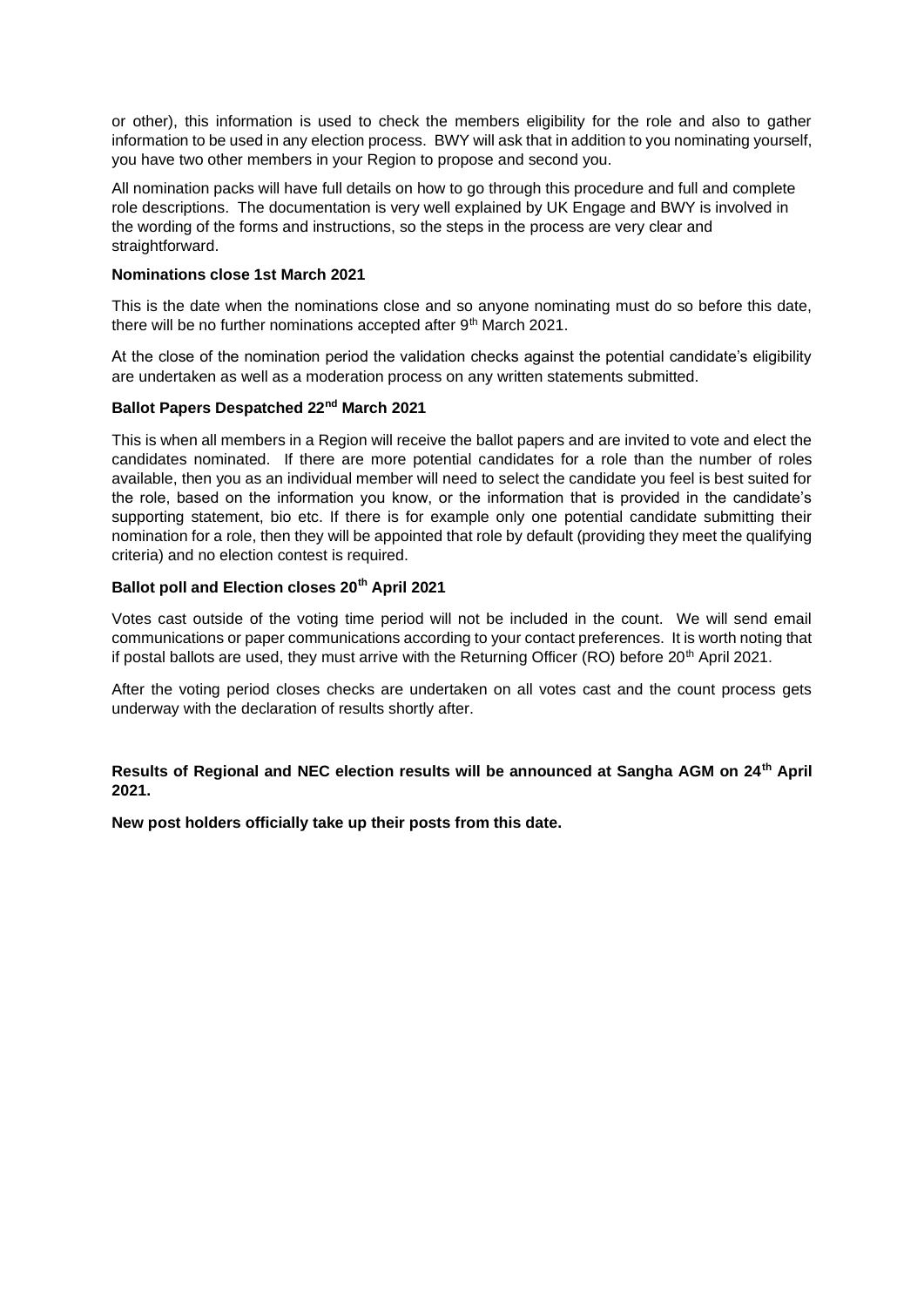## **Events and First Aid days**

## **All bookings taken bwy.org.uk/eastern**

| 27 <sup>th</sup> February<br>2021 | Vinyasa Flow with Liz Lark on<br>Zoom                                      | <b>Norfolk</b>                          | <b>IST/CPD</b> |
|-----------------------------------|----------------------------------------------------------------------------|-----------------------------------------|----------------|
| 28 <sup>th</sup> February<br>2021 | <b>First Aid</b>                                                           | Hertfordshire                           |                |
| 6 <sup>th</sup> March 2021        | <b>First Aid with Colin Fordham</b>                                        | <b>Suffolk</b>                          |                |
| March 6 <sup>th</sup><br>2021     | Chair Yoga with Richard Kravetz<br>(TBC)                                   | <b>Bedfordshire</b>                     | <b>IST/CPD</b> |
| 13 <sup>th</sup> March 2021       | <b>First Aid with Colin Fordham</b>                                        | <b>West Essex</b>                       |                |
| March 20 <sup>th</sup> 2021       | Happy Chemicals in Yoga<br>with Stephen Braybrook on Zoom                  | <b>West Essex</b><br>& East<br>London   | <b>IST/CPD</b> |
| March 20th 2021                   | Integrating philosophy into a<br>yoga class with<br><b>Elaine Fletcher</b> | <b>Suffolk</b>                          | <b>IST/CPD</b> |
| April 17th 2021                   | Pranayama in Perspective with<br>Phillip Xerri                             | <b>East Essex</b>                       | <b>IST/CPD</b> |
| May 23rd 2021                     | The Kleshas with Ade Belcham<br>(TBC)                                      | Hertfordshire                           | <b>IST/CPD</b> |
| 19th June 2021                    | International Day Of Yoga<br><b>TBC</b>                                    | Eastern<br>Region                       |                |
| September 4th<br>2021             | <b>Common Ailments and</b><br>Conditions with<br>Francis Lumley (TBC)      | Hertfordshire                           | <b>IST/CPD</b> |
| October 9 <sup>th</sup><br>2021   | Yoga with Peter Blackaby                                                   | <b>West Essex</b><br>and easy<br>London | <b>IST/CPD</b> |
| November14th<br>2021              | You and Your Gut with<br>Elena Voyce (TBC)                                 | Hertfordshire                           | <b>IST/CPD</b> |

BWY have recently launched a project to endorse Yoga Therapy schools to deliver Yoga therapy diploma courses in collaboration with BWY. These courses are not BWY courses but like accredited groups, are BWY approved/endorsed. There have two centres so far – Yoga United and Yoga Focus. The Minded Institute (also BWY approved) is also offering training to help students with mental health Info@themindedinstitute.com

Yoga Therapy for Mental Health Trainings

22nd January 2pm - 6pm skills working with anxiety

2nd February 2pm - 6pm skills for working with depression

9th February 2pm - 6pm - skills for working with trauma

Please keep a look out for these courses and check out the BWY website for more details.